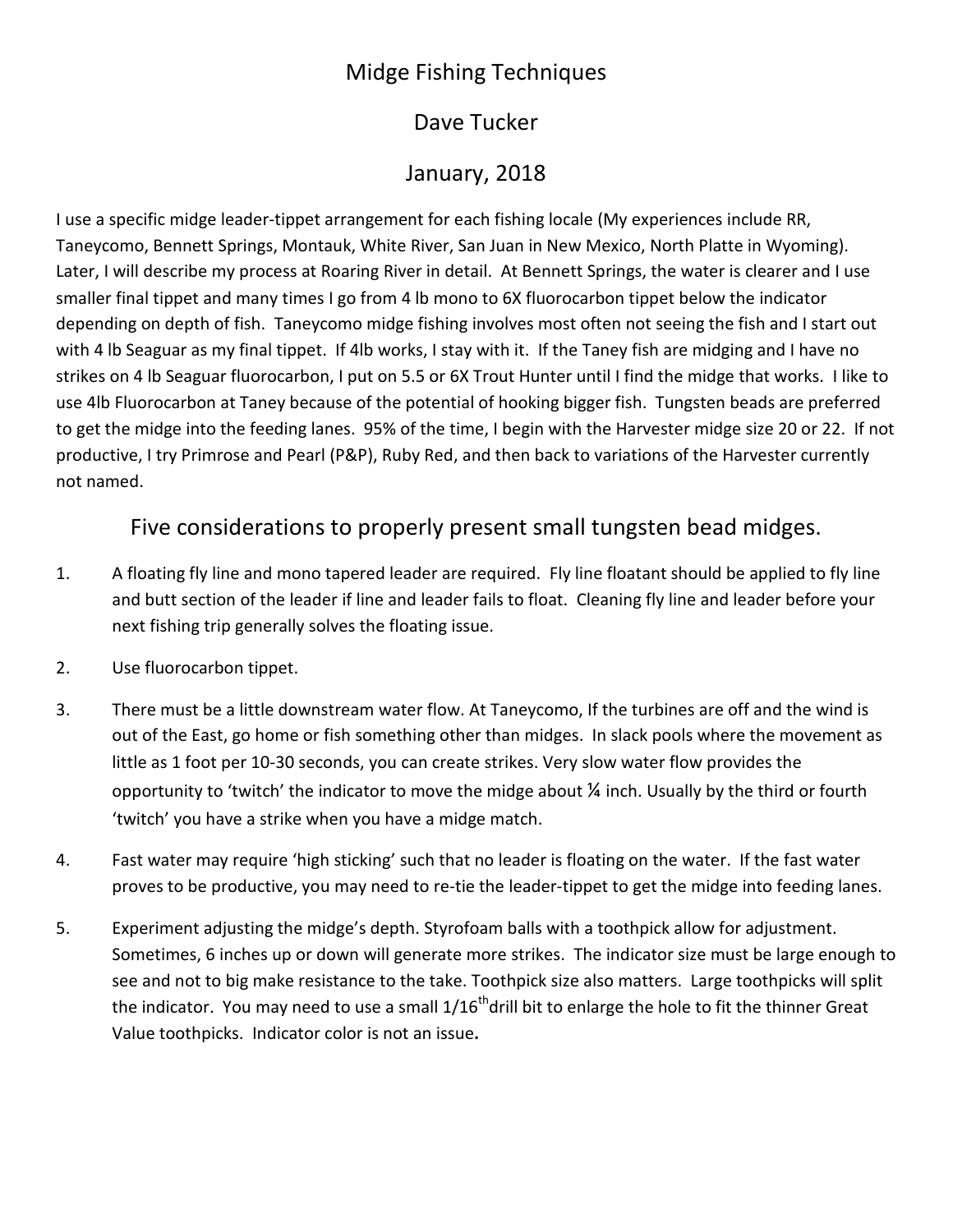

## Tippet Material

I carry 8 spools in this arrangement, monofilament 6lb and 4lb, fluorocarbon 6 lb, 4 lb, Trout Hunter 5X, 5.5X, 6X. I arrange all spools such that the tippet comes off in the same direction, but I'm left handed.





Use a Dremel tool to remove any of the excess plastic manufactures use to "allow their spools to snap together" so different brands of spools slide together and spin easily. I prefer Rio spools because they are larger spools, tippet comes off with fewer curls. Their tippet retainer elastic band has a little brass rivet with a hole that allows the tippet to be removed easily. If I pull out to much tippet, I can spin the spool backward and put the tippet back on the spool.

# Building the Leader

Six steps to making midge leaders in lengths of 9 ft to 18ft

Use an 18 ft leader in lower section of Roaring River while standing on the high bank. Also with sunny calm conditions at Taneycomo, White River at Wildcat Shoals, and below Navajo Dam in New Mexico.

Step 1. Purchase any inexpensive monofilament tapered leader ending in 4X or 5X and cut off the perfection loop. Attach the butt end to fly the line with a nail knot. Apply UV knot sealer to the nail knot. This allows knot passage through the smallest eyelet. When netting a fish with an 18 ft leader, you will reel most of the fly line onto the reel. The nail knot goes smoothly through the eyelets as the line goes on and off the reel. When a new leader is needed, cut back the fly line until all cracks are eliminated. You may lose 3-4 inches of fly line. The plastic coating on the fly line will crack above the nail knot and the fly line sinks.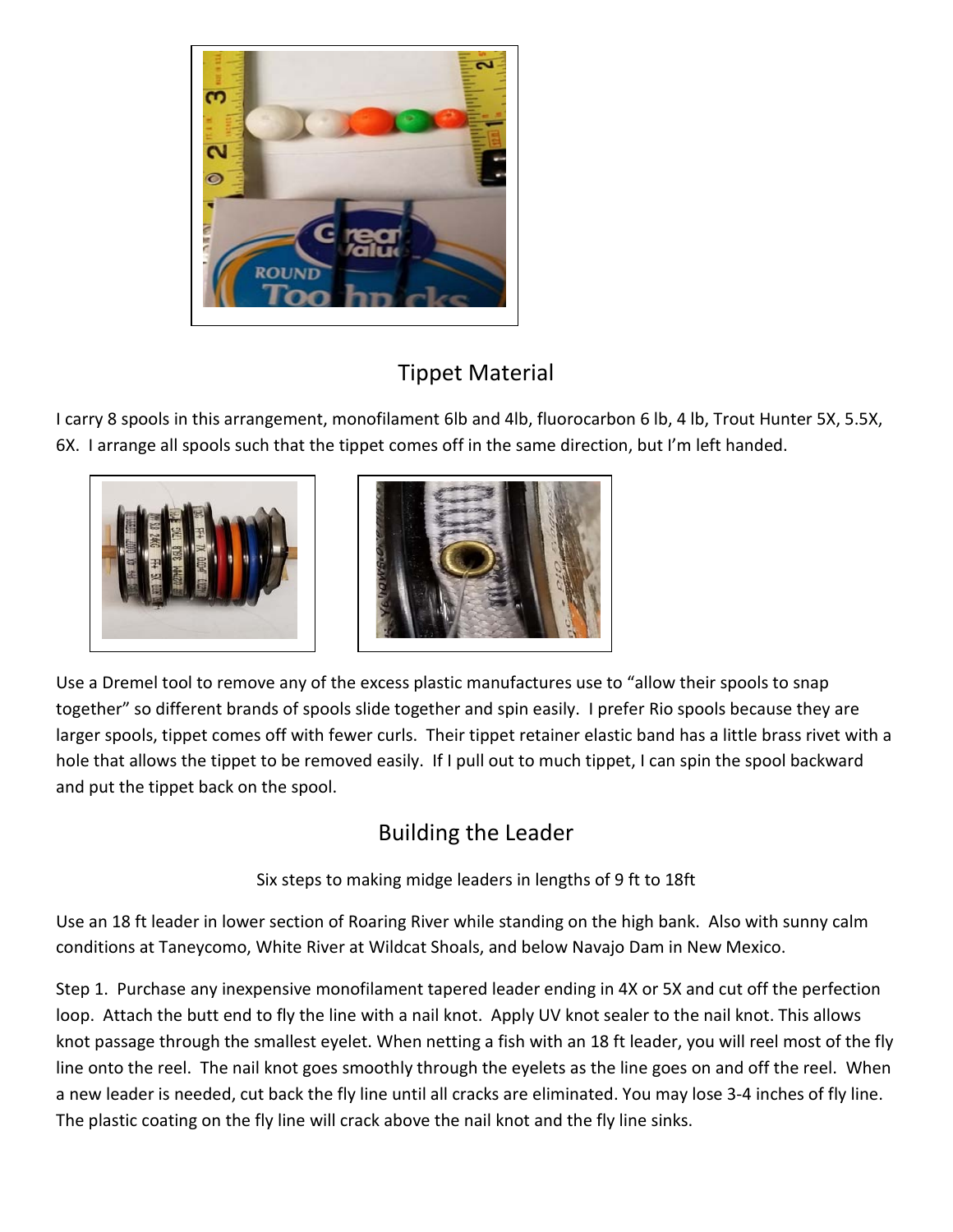Step 2. At the other end of the tapered leader, cut back to about 6 lb mono for the end of the tapered leader. I use the standard 2 loop surgeons knot for attaching all leader and tippet material. Add as much 6 lb and 4 lb monofilament leader extensions as needed to make the length of the leader to the indicator at least 9 ft (9 to 18 ft). At the end of the 4 lb monofilament extension, attach 4-pound fluorocarbon. This tapered leader mono/fluoro surgeon's knot will be the location of the indicator. The midge can be presented many times in the same water without alarming the fish providing the fly line does not go over the fish. Cast 5-10 ft above a fish or school of fish and let the midge naturally drift over the fish or school. Allow the midge to drift past the fish or through the school and retrieve only after water drag appears to be diverting the natural drift. Continue covering more water by casting farther across and upstream. The feeding depth of the fish determines the fluorocarbon tippet to midge length. Secure the surgeon knot with UV glue. Four-pound fluorocarbon cut at a diagonal can fit through a size 20 tungsten bead midge. Four-pound tippet is appropriate when the water is a little dingy, or a windy day with waves on top of water, cloudy, etc. If the day is sunny, no wind, clear water, use a 6X tippet. I prefer Seaguar as my terminal 4 lb fluorocarbon tippet. If I have success with 4 lb. tippet, I do not fish a smaller tippet. Watch the fish and if they turn off at the last second, try 6X tippet. If the fish continue to 'turn off' before the strike, change midges and/or tie on a 7X tippet until you find a winning midge. Use the Pitzen knot to attach the midge to the fluorocarbon tippet. Discard leader/tippet in a "tippet saver". The leader is deadly to wildlife. Adding two "7/16th" nuts to the stem improves handling with wet fingers.



Step3. Generally, fish will move very little (less than 1 or 2 ft) to take a midge because the meal is so small. On occasion, fish travel 3-6 ft to take the midge. The indicator immediately goes under as the fish returns to its feeding lane. The fish generally sip in the midge, which gives a little "blip" on the indicator. Erratic fish behavior is also an indication that the midge may have been taken.

Step 4. Set the hook by gently but quickly raising the rod tip such that the midge only moves 1 or 2 inches. This reduces break off. While fish are 'midging' and you have a midge match, you will have 2 or 3 times as many strikes as netted fish. Test your drag from time to time to assure your drag is set light. Have all the line on the reel and be ready for a strike. When you detect a strike, set the hook by raising the rod up and over your head. The reel drag will 'whine" and the line tension should be light enough to have a hook set and the tippet does not break. Leave the drag set light. To put pressure on the fish, move the fly rod from vertical to near horizontal right or left to weaken the fish. I play the fish with the rod and reel without touching the line. When a run occurs, return the rod to a low vertical position (45 to 60 degrees) to reduce tippet pressure. Continue the change from vertical to horizontal as you recover line and play the fish. One of your goals is to never leave a midge in a fish. Always take the barb off all midge hooks, even size 20 to 26. You can purchase flat surface curved pliers at Harbor Freight for about \$2.00.